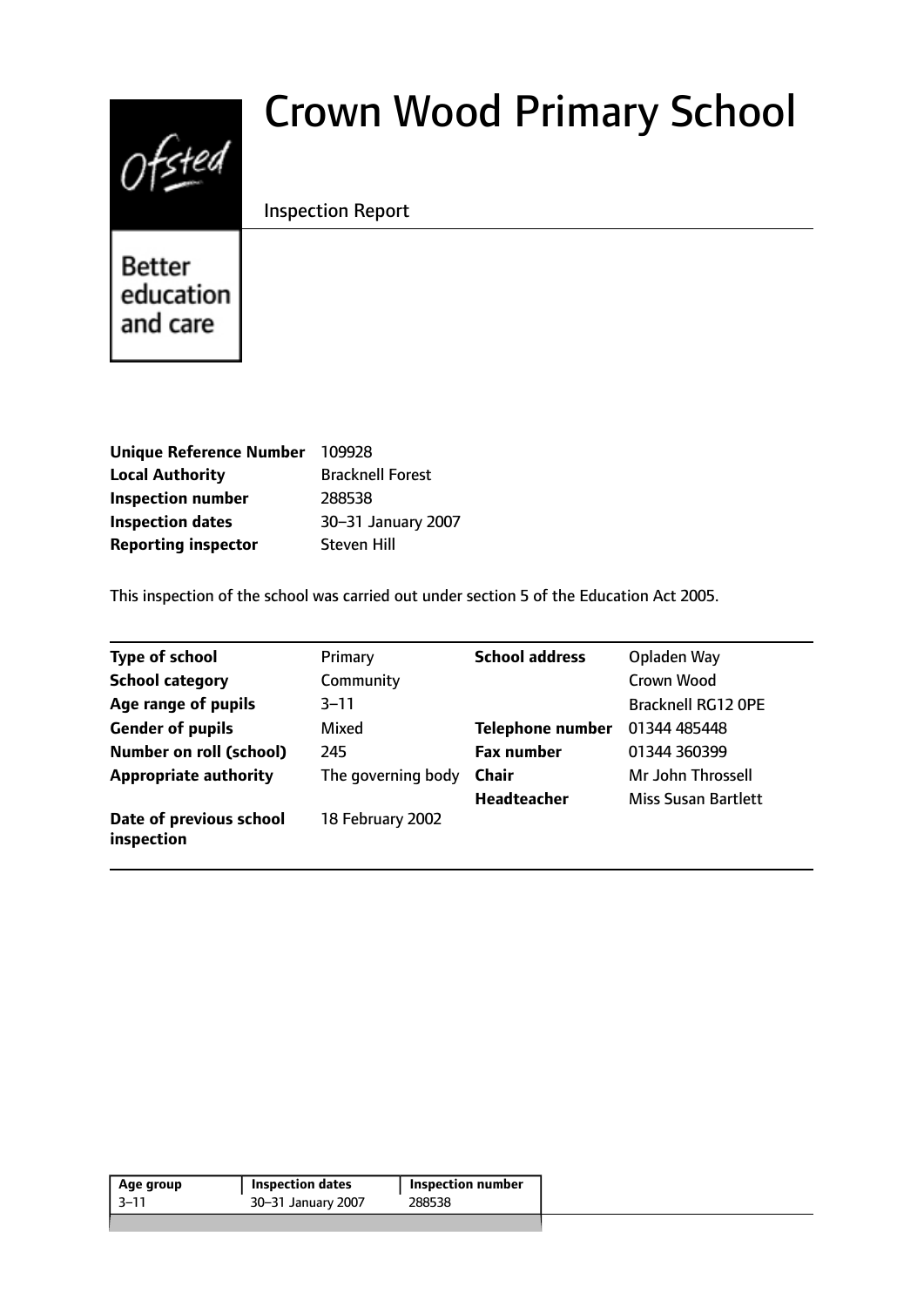© Crown copyright 2007

Website: www.ofsted.gov.uk

This document may be reproduced in whole or in part for non-commercial educational purposes, provided that the information quoted is reproduced without adaptation and the source and date of publication are stated.

Further copies of this report are obtainable from the school. Under the Education Act 2005, the school must provide a copy of this report free of charge to certain categories of people. A charge not exceeding the full cost of reproduction may be made for any other copies supplied.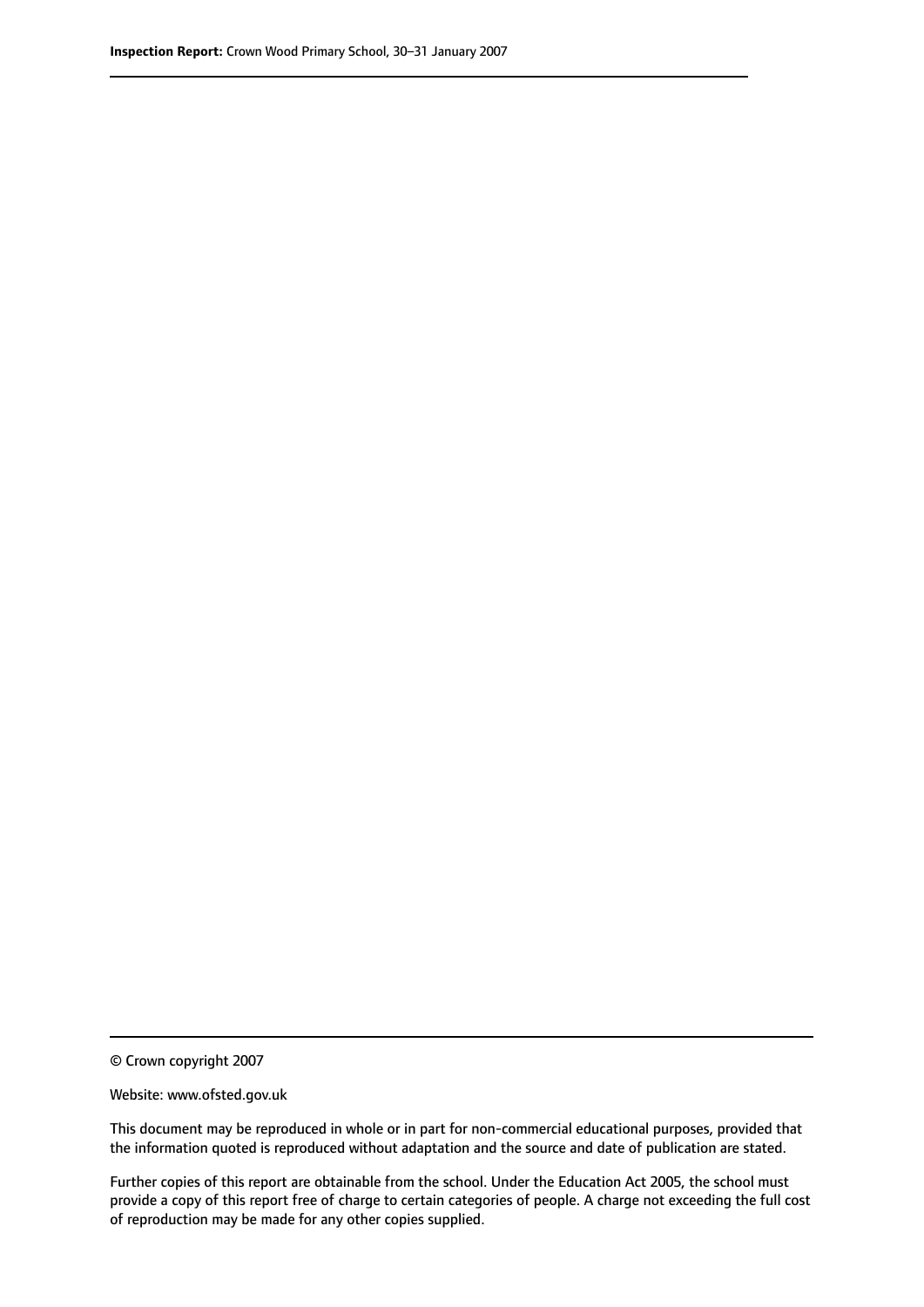# **Introduction**

The inspection was carried out by two Additional Inspectors.

# **Description of the school**

This is an average sized primary school with a Nursery. The large majority of pupils are of White British heritage, with the rest coming from a wide range of other ethnic backgrounds. A relatively small number of pupils are at early stages of learning English, although this is increasing. The number of pupils with learning difficulties and disabilities is broadly average. Children start in the school with attainment that is wide ranging and varies from year to year, but is generally below average overall, particularly in personal and social skills.

The current headteacher has been in post since March 2006, after serving as acting headteacher for some time.

The school is home to a 58 place Local Authority Language and Literacy Centre, managed by the local authority, which pupils attend for a short time each week, mostly from other schools around the borough. This provision was not inspected as part of this inspection.

## **Key for inspection grades**

| Grade 1 | Outstanding  |
|---------|--------------|
| Grade 2 | Good         |
| Grade 3 | Satisfactory |
| Grade 4 | Inadequate   |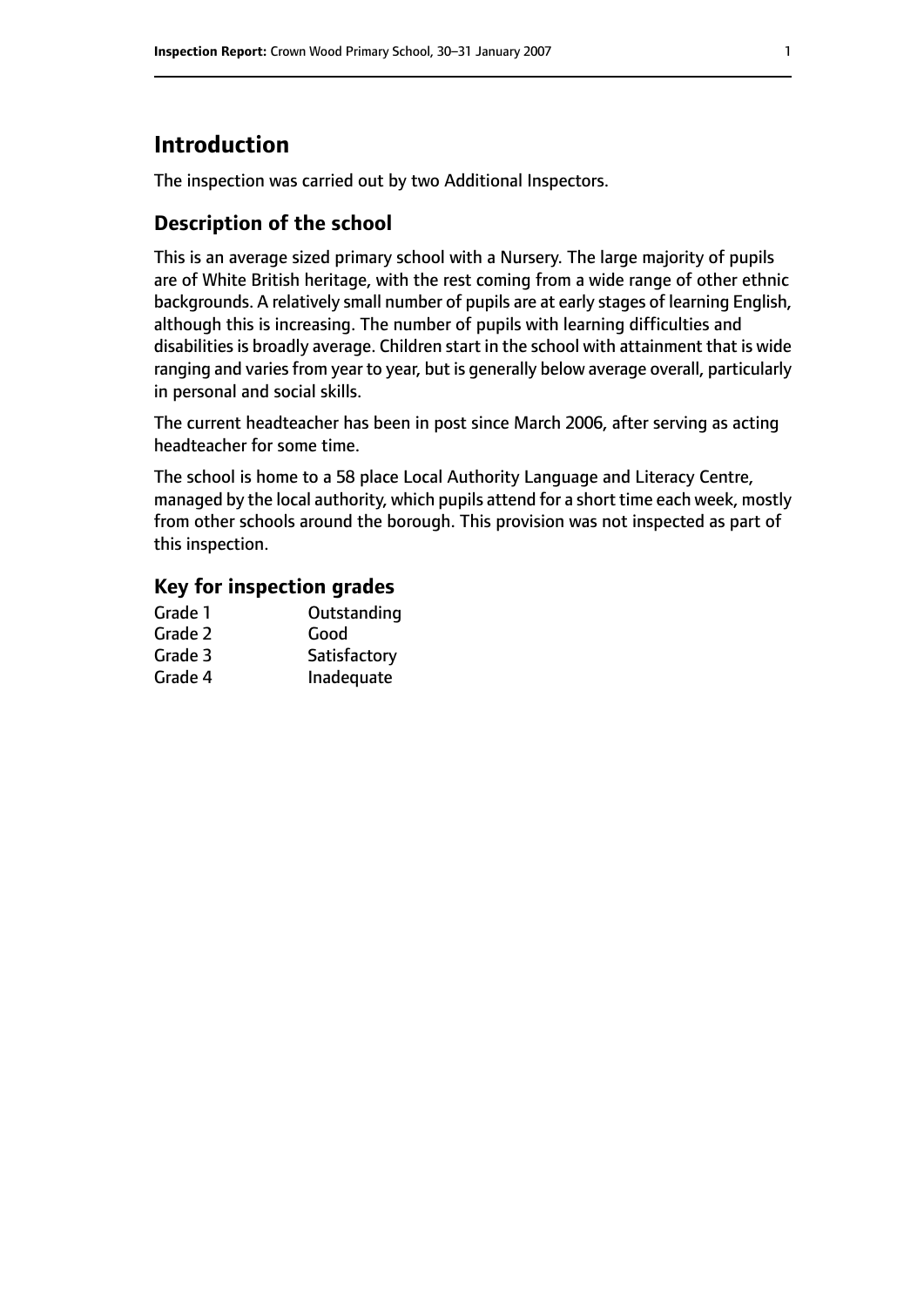# **Overall effectiveness of the school**

#### **Grade: 3**

This improving school provides a satisfactory education for its pupils, with significant strengths in pastoral support. Pupils' personal development and well-being are good. All staff work hard to ensure that pupils are safe and happy in school. Behaviour is good and pupils form positive relationships with each other and with the adults in school. They enjoy learning and take part enthusiastically in the wide range of activities. Their spiritual, moral, social and cultural development is good. By Year 6, they are responsible, mature young people who work hard, undertake responsibilities conscientiously and are caring of each other.

Pupils' achievement has improved over the last two years and is now satisfactory. Overall standards are average. Children get off to a good start in the Foundation Stage. They make good progress because of good provision in both the Nursery and the Reception class. Weaknesses in Reception at the time of the last inspection have been eliminated. Pupils make satisfactory progress in Key Stage 1, although standards are generally below average because of pupils' low starting points. Standards in reading improved last year, and are now average by the end of Year 2. Standards and progress at Key Stage 2 have improved significantly over the last two years. In 2006, results of national tests showed that pupils in Year 6 had made satisfactory progress since they were in Year 2, and attained average standards.

Teaching and learning are satisfactory with some significant strengths, although there are inconsistencies between classes and subjects. Positive relationships support pupils' positive attitudes and good behaviour. Good use is made of skilled teaching assistants to support learning. Good lessons often feature a brisk pace, good use of collaborative work that helps pupils to develop their understanding, and work that is matched well to individuals' needs. Conversely, lessons that are just satisfactory often feature a more mundane pace or missed opportunities for pupils to work together. Sometimes, when all pupils are given the same task, some struggle with work that is too hard for them, or are not challenged because the work is too easy.

The school provides a satisfactory curriculum, with good enrichment through a variety of popular clubs. There are some good links made between different subjects, particularly in English, which enhance pupils' understanding and interest. This is not fully established between all subjects, and the school is planning to extend this across the curriculum, particularly in information and communications technology (ICT). The good care, support and guidance provided for pupils are greatly enhanced by the effective use of a wide range of outside agencies to provide support to those with particular problems. There are effective systems to track individual progress, and the school intervenes effectively to help those who fall behind. Pupils have a good understanding of the class targets that they are working towards, but do not have targets matched to their individual needs.

Leadership and management are satisfactory. Good leadership and clear direction from the headteacher and the senior management team, and good teamwork from staff, have supported and built upon the good pastoral care in the school, and have raised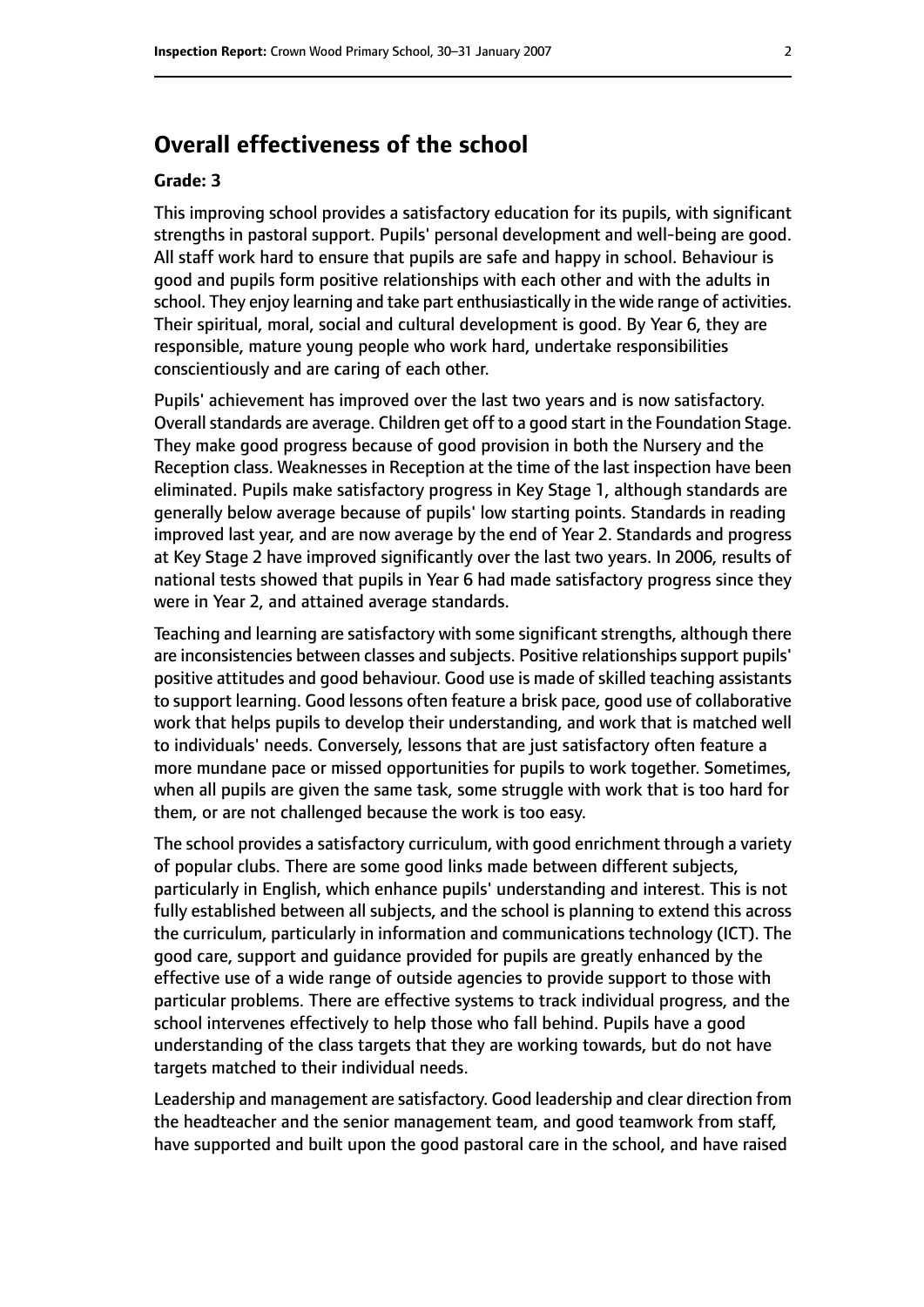academic standards. Self-evaluation is satisfactory and the school has a clear understanding of what it needs to do next.

#### **What the school should do to improve further**

- Increase the proportion of good teaching, and so raise achievement, particularly in ensuring that work is always matched to the needs of individuals.
- Establish a whole-school plan to increase the effectiveness of links between subjects, particularly in ICT.
- Refine the targets set for pupils so that they are better matched to individuals' needs.

# **Achievement and standards**

#### **Grade: 3**

Throughout the school, achievement is satisfactory. Improved provision in the Foundation Stage means that children are now making good progress. The standards of the group who finished Reception in 2006 were above average, although standards were well below average the year before.

Pupils at Key Stage 1 make satisfactory progress. Overall standards at Year 2 have been below average for several years, but improved significantly in 2006, particularly in reading, where standards were average.

Results of national tests at Key Stage 2 had been below average for several years, and indicated that pupils' progress was weak. However, results have improved in the last two years. Pupils are now making satisfactory progress at Key Stage 2, and standards are average overall. Results in 2006 were weaker in writing than in reading, mathematics or science but inspection evidence shows that pupils are making secure progress in English, and pupils in Year 6 are doing well.

Pupils with learning difficulties or disabilities make satisfactory progress in relation to their needs. Bilingual pupils make the same satisfactory progress as their classmates.

## **Personal development and well-being**

#### **Grade: 2**

Children settle quickly and happily into the Foundation Stage classes, and are soon thoroughly at home in the school. Pupils make good gains in their confidence and self-esteem throughout their school years. They enjoy coming to school and say that they feel safe and happy. One said, 'Teachers are friendly; they are always smiling'. Attendance is satisfactory. Pupils have a good understanding of social, moral and spiritual themes through assemblies and in a variety of subjects. They develop good musical and creative skills in lessons and in extra-curricular clubs. Behaviour in lessons and at break times is good. Pupils demonstrate a willingness to take on responsibilities and perform them conscientiously, for example, through the school council, or acting as 'peer mediators' or class monitors. Older children explain with pride that they contributed to the designs for the playground for younger pupils. Pupils develop sound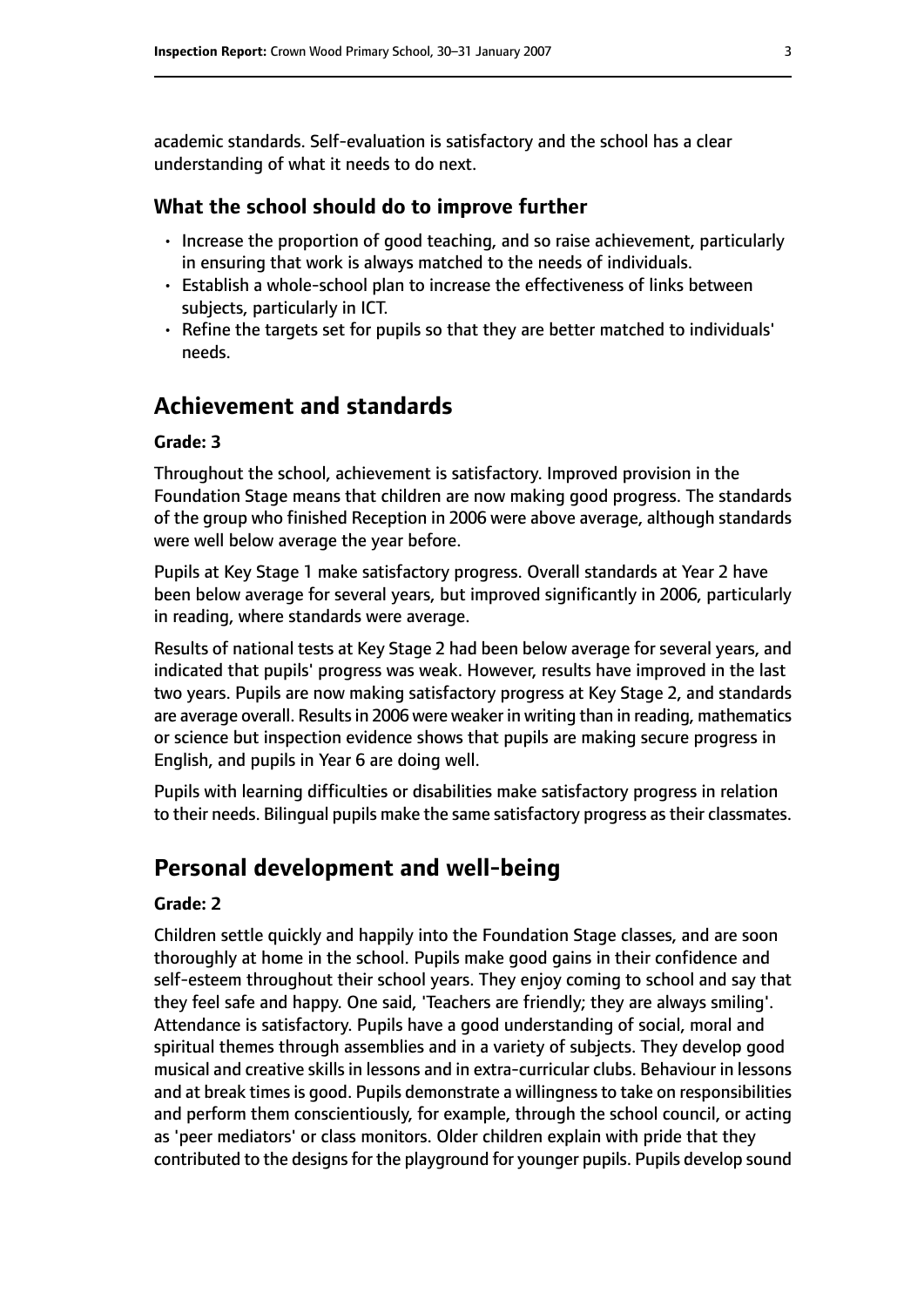skills and qualities for economic well-being, for example when Year 5 pupils run the tuck-shop during breaks. From the Foundation Stage upwards, pupils develop good collaborative skills, and show strong teamwork by the time they leave. Pupils have a good understanding of what makes a healthy lifestyle. At break times they are active, and participation in before-school aerobics and clubs for dance and gymnastics is high.

# **Quality of provision**

#### **Teaching and learning**

#### **Grade: 3**

Lessons are almost always satisfactory, and a substantial and increasing minority are good. Significant strengths in teachers' relationships with pupils, and clear expectations, underpin the calm working ethos, good behaviour and positive attitudes that are a feature of almost all lessons. Pupils who sometimes struggle to conform to accepted standards of behaviour are dealt with firmly and sensitively by staff, so that the work of their classmates is seldom affected. The effective use of skilled teaching assistants contributes to many lessons, particularly in helping pupils with learning difficulties or disabilities to make progress. The best lessons include interesting tasks and practical work that gain pupils' enthusiasm. Pupils in Year 2 agreed that 'Lessons are always quite fun'. Lessons that are just satisfactory suffer from too slow a pace at times, or a mismatch between pupils' needs and the work that is set.

#### **Curriculum and other activities**

#### **Grade: 3**

The school offers a broad and balanced curriculum. Since the last inspection, the school has greatly improved provision for children in the Reception class. In both Nursery and Reception children have access to a rich and varied range of activities for imaginative learning, and well-structured opportunities for developing language, literacy and communication skills. The creative and play-based provision in both classes is now good.

Overall, the curriculum is well planned to promote pupils' good social and personal development. It is enriched by French in Years 3 and 4, brass tuition in Year 5, and a range of trips linked to different subjects. Vistors with specialist skills, such as ceramics, also widen pupils' experiences. All these have a positive impact on pupils' confidence, self-esteem and enjoyment of learning. Specialist coaching for sport and the good range of extra-curricular clubs, including the well-attended 'Kick Start' aerobics, make learning fun for pupils and promote important fitness skills. The school achieved Healthy School status in 2006. The personal social and health education curriculum, including the recently introduced Social and Emotional Aspects of Learning (SEAL) programme, is used well to promote drugs, health and safety awareness. There are currently gaps in how the school links learning in different subjects, but plans are in place to address this, particularly in ICT.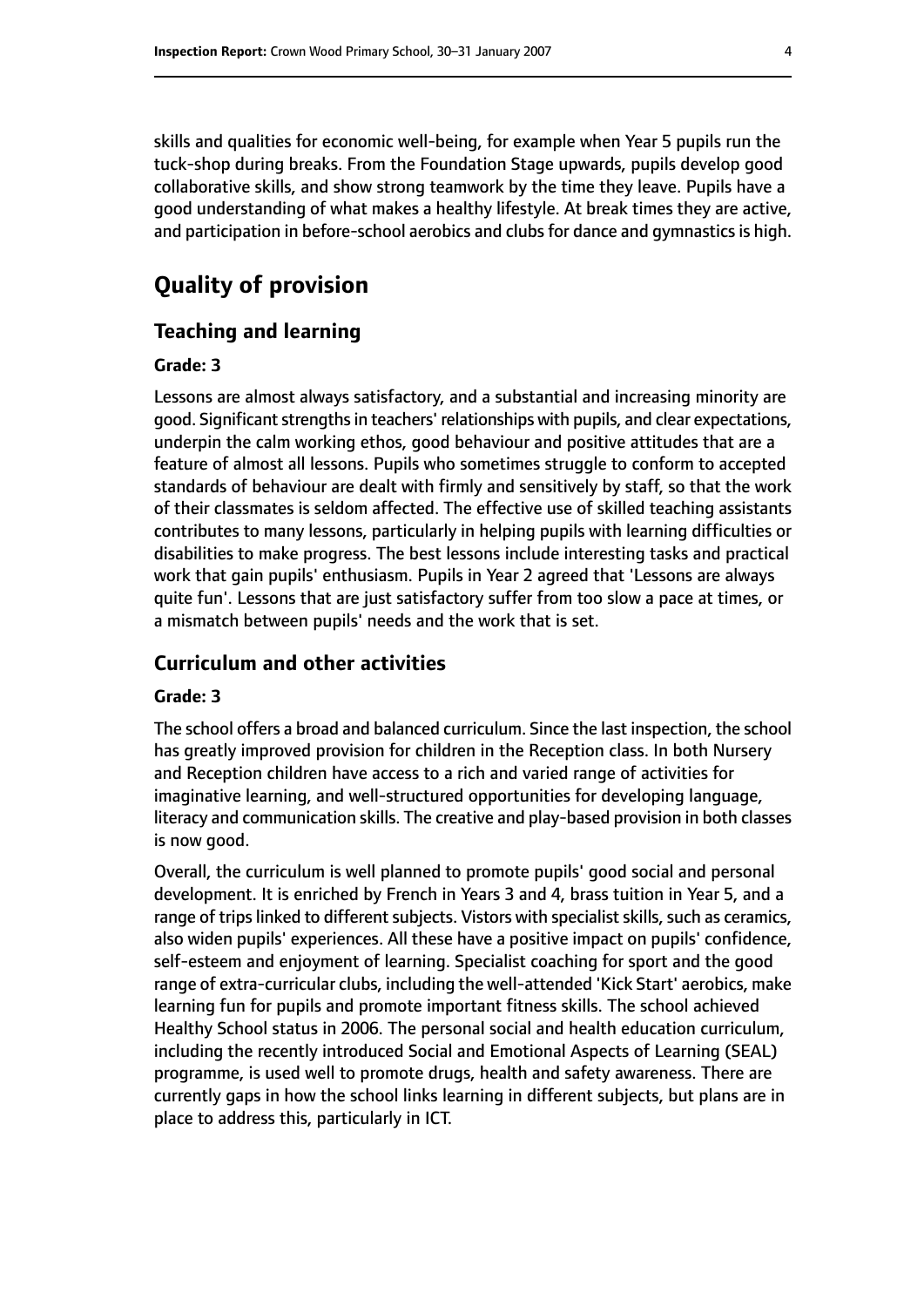#### **Care, guidance and support**

#### **Grade: 2**

The school works well in partnership with parents, who are very appreciative of the staff's commitment and care for pupils. One parent wrote, 'The teachers are very caring and focused. Any problems we had have been sorted professionally and quickly'. Good systems ensure that pupils are happy in a safe and welcoming environment. There are many initiatives which help pupils to understand how to stay safe and healthy, for example, the free fruit scheme, and strong encouragement to drink water rather than less healthy options.

Provision for pupils with learning difficulties and for those who are vulnerable is good. The school works very well with local services, including Educational Psychology, Health and Social Services to promote pupils' learning and well-being. The school makes good use of the Local Authority's Ethnic Minority Achievement Service for assessing the needs of bilingual pupils. However, there is currently no additional support for the specific needs of the growing number of children in the Foundation Stage who speak English as an additional language. Good procedures to monitor pupils' progress in English, mathematics and science help the school to identify accurately any who fall behind, and staff intervene effectively to help them. The school is aware of the need to set more individually challenging targets, particularly for more able pupils.

# **Leadership and management**

#### **Grade: 3**

Good leadership from the headteacher and senior staff provides clear direction to the work of the school. The strengths in pastoral care and pupils' personal development have been built upon well, and achievement has been raised across the school so that it is now at least satisfactory. Some effective monitoring of teaching gives clear guidance to colleagues on the strengths and weaknessesin their work, and isimproving the proportion of good lessons taught. An analysis of the reasons for weak test results in the past resulted in a focus on key areas that helped to raise results in 2006. These improvements are being maintained and consolidated by good teamwork from all staff.

Management systems are satisfactory and improving. The improved self-evaluation has given an accurate view of what still needs to be done to refine these systems, for example by extending the monitoring of provision and standards by subject leaders, or analysing the results of assessments to identify strengths and weaknesses. Plans to do this are already in place.

Governors have sound systems to monitor and support the work of the school. They have a satisfactory understanding of strengths and weaknesses, and the recent linking of individual governors to subject leaders has the potential for them to obtain a more detailed picture.

The school's recent record of improvements and its clear view of what needs to be done next show that it is well placed to improve further.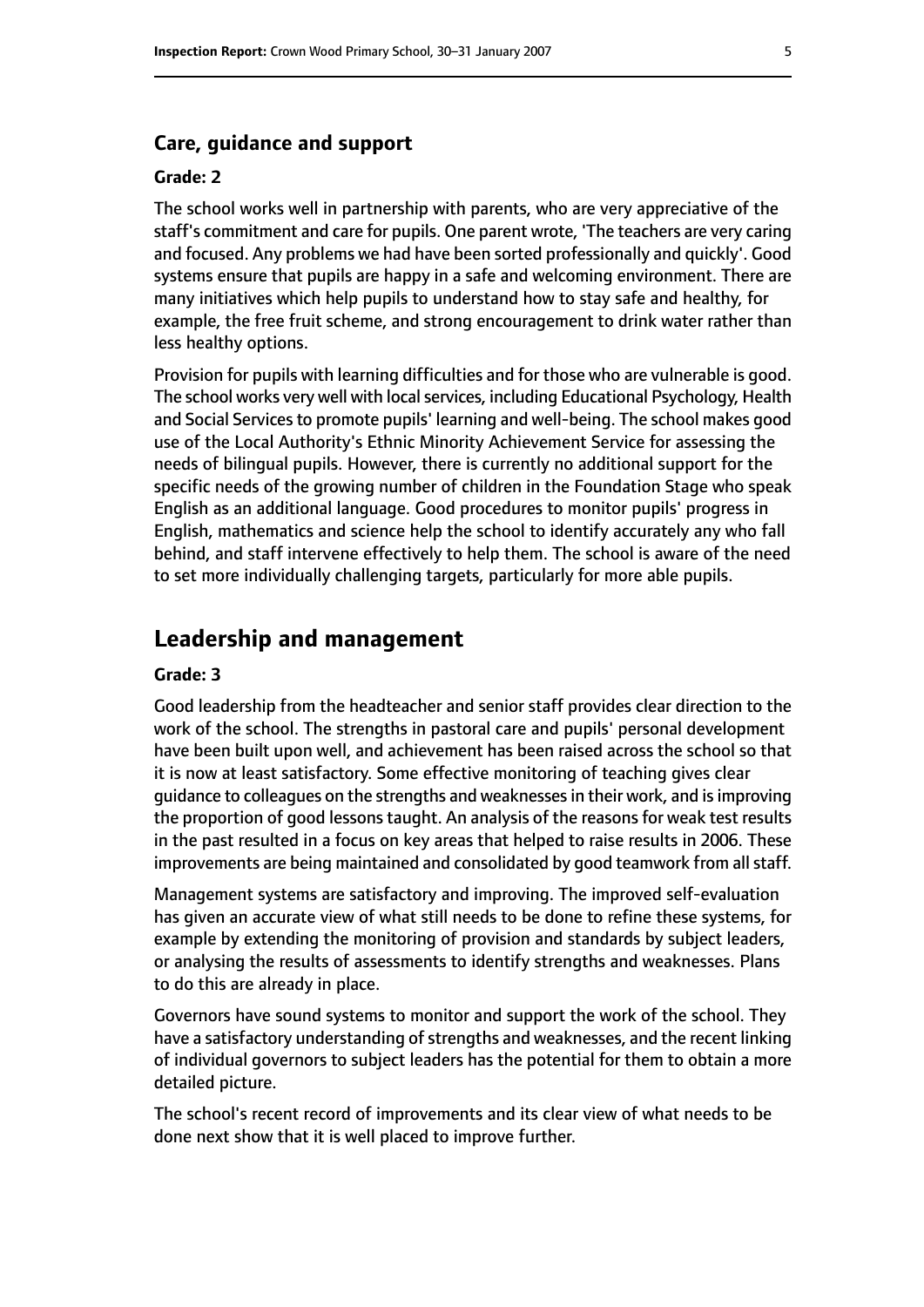**Any complaints about the inspection or the report should be made following the procedures set out inthe guidance 'Complaints about school inspection', whichis available from Ofsted's website: www.ofsted.gov.uk.**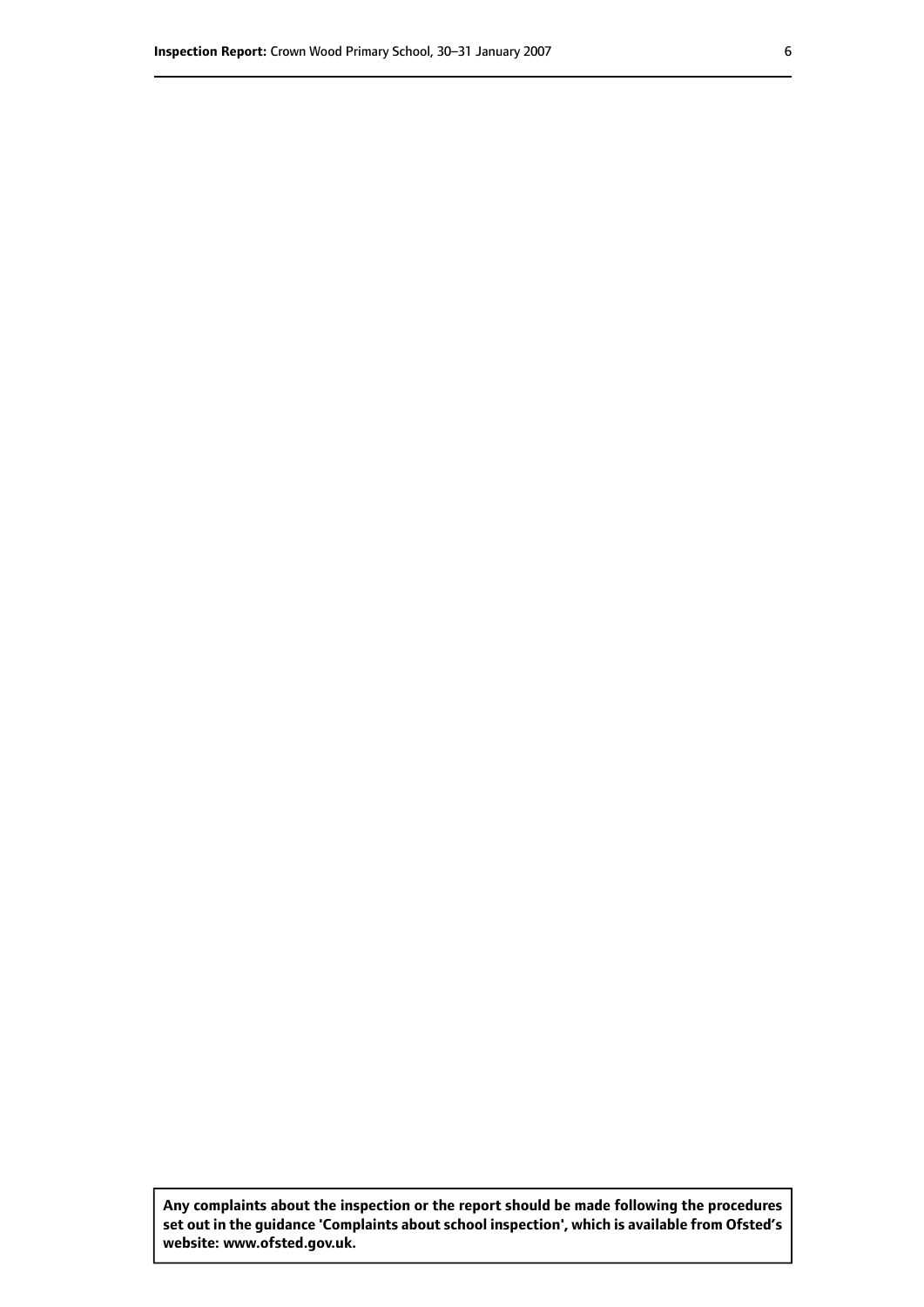# **Inspection judgements**

| Key to judgements: grade 1 is outstanding, grade 2 good, grade 3 satisfactory, and grade 4 | <b>School</b>  |
|--------------------------------------------------------------------------------------------|----------------|
| inadeauate                                                                                 | <b>Overall</b> |

# **Overall effectiveness**

| How effective, efficient and inclusive is the provision of education, integrated<br>care and any extended services in meeting the needs of learners? |     |
|------------------------------------------------------------------------------------------------------------------------------------------------------|-----|
| How well does the school work in partnership with others to promote learners'<br>well-being?                                                         |     |
| The quality and standards in the Foundation Stage                                                                                                    |     |
| The effectiveness of the school's self-evaluation                                                                                                    |     |
| The capacity to make any necessary improvements                                                                                                      |     |
| Effective steps have been taken to promote improvement since the last<br>inspection                                                                  | Yes |

# **Achievement and standards**

| How well do learners achieve?                                                                               |  |
|-------------------------------------------------------------------------------------------------------------|--|
| The standards <sup>1</sup> reached by learners                                                              |  |
| How well learners make progress, taking account of any significant variations between<br>groups of learners |  |
| How well learners with learning difficulties and disabilities make progress                                 |  |

# **Personal development and well-being**

| How good is the overall personal development and well-being of the<br>learners?                                  |  |
|------------------------------------------------------------------------------------------------------------------|--|
| The extent of learners' spiritual, moral, social and cultural development                                        |  |
| The behaviour of learners                                                                                        |  |
| The attendance of learners                                                                                       |  |
| How well learners enjoy their education                                                                          |  |
| The extent to which learners adopt safe practices                                                                |  |
| The extent to which learners adopt healthy lifestyles                                                            |  |
| The extent to which learners make a positive contribution to the community                                       |  |
| How well learners develop workplace and other skills that will contribute to<br>their future economic well-being |  |

# **The quality of provision**

| How effective are teaching and learning in meeting the full range of the<br>learners' needs?          |  |
|-------------------------------------------------------------------------------------------------------|--|
| How well do the curriculum and other activities meet the range of needs<br>and interests of learners? |  |
| How well are learners cared for, guided and supported?                                                |  |

 $^1$  Grade 1 - Exceptionally and consistently high; Grade 2 - Generally above average with none significantly below average; Grade 3 - Broadly average to below average; Grade 4 - Exceptionally low.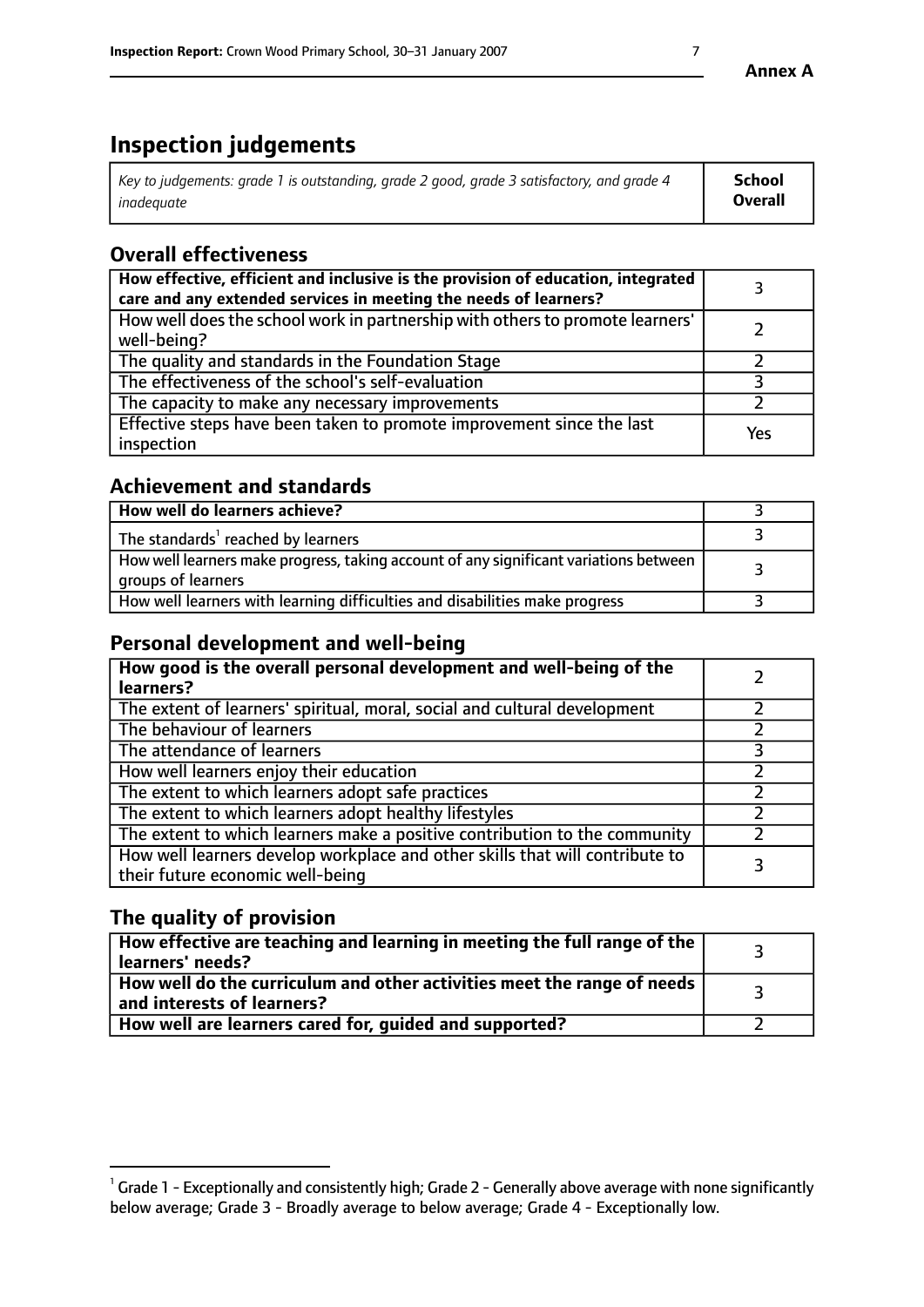# **Leadership and management**

| How effective are leadership and management in raising achievement<br>and supporting all learners?                                              |           |
|-------------------------------------------------------------------------------------------------------------------------------------------------|-----------|
| How effectively leaders and managers at all levels set clear direction leading<br>to improvement and promote high quality of care and education |           |
| How effectively performance is monitored, evaluated and improved to meet<br>challenging targets                                                 | 3         |
| How well equality of opportunity is promoted and discrimination tackled so<br>that all learners achieve as well as they can                     | 3         |
| How effectively and efficiently resources, including staff, are deployed to<br>achieve value for money                                          | 3         |
| The extent to which governors and other supervisory boards discharge their<br>responsibilities                                                  | 3         |
| Do procedures for safequarding learners meet current government<br>requirements?                                                                | Yes       |
| Does this school require special measures?                                                                                                      | No        |
| Does this school require a notice to improve?                                                                                                   | <b>No</b> |